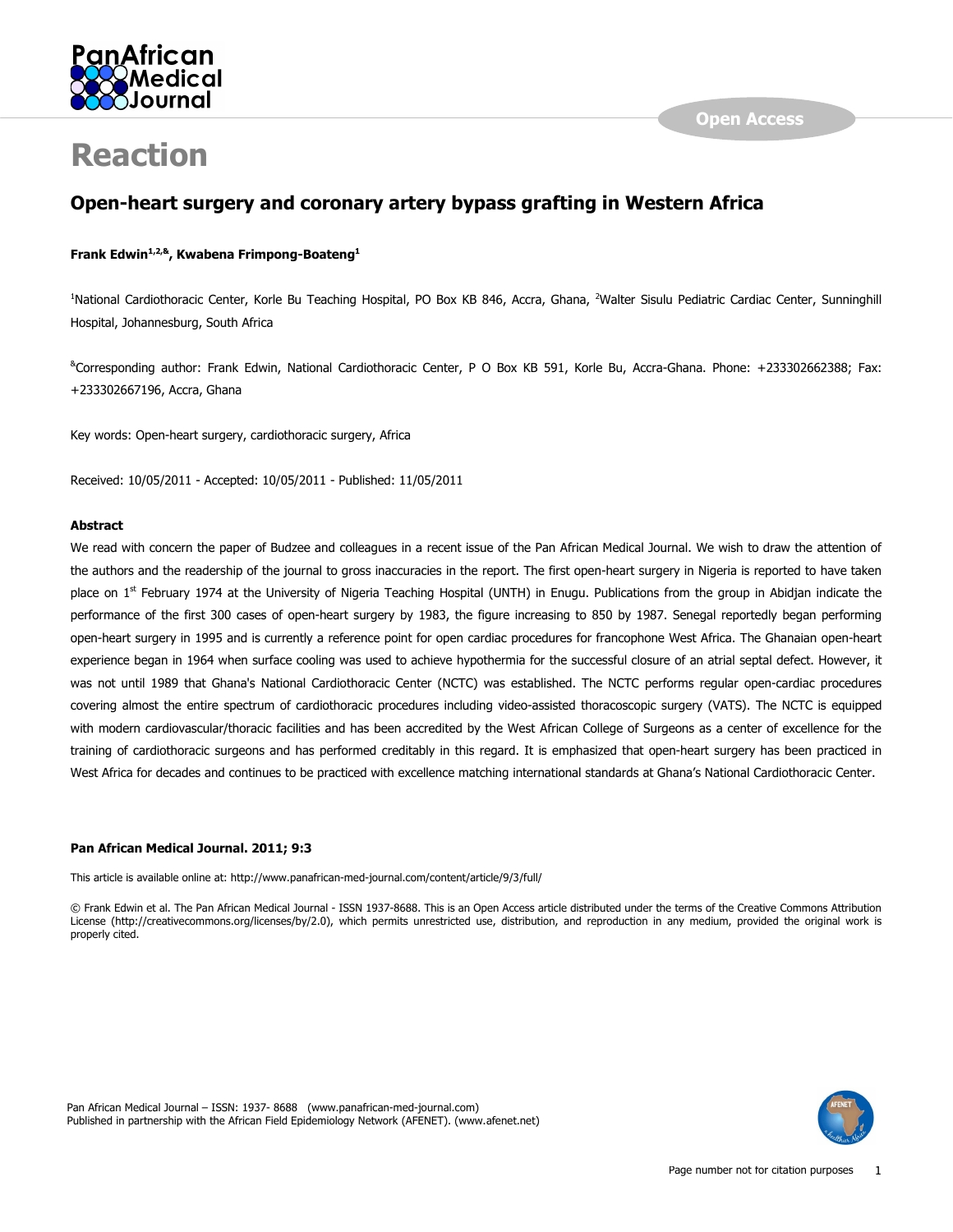#### To the editors of the Pan African Medical Journal

We read with concern the paper of Budzee and colleagues in a recent issue of the Pan African Medical Journal [1]. We wish to draw the attention of the authors and the readership of the journal to gross inaccuracies in the report [1].

The West African sub-region is deficient in terms of healthcare facilities, especially those relating to cardiac surgery. However, open heart surgery is not new in the sub-region neither is coronary artery bypass graft, as Budzee and colleagues claim in their publication [1]. It is disquieting when the authors claim that the Shisong Center in Cameroon is the only cardio-surgical center in Central / West Africa equipped with ultra modern health technologies offering diverse services [1,2]. This is particularly so when one considers that immediately west of Cameroon, the first open-heart surgery in neighboring Nigeria was reported to have taken place on 1st February 1974 at the University of Nigeria Teaching Hospital (UNTH) in Enugu [3]. By the year 2000, a total of 102 such operations had been carried out at the center by different Nigerian teams. At the time of Eze and Ezemba's report [3], three government-owned centers were practicing open heart surgery in Nigeria, the UNTH group being the most active. Also, as far back as 1983, the group in La Côte D'Ivoire had reported their results of the first 300 cases of open heart surgery performed in Abidjan [4]. By 1987, this group published data on 851 open heart operations performed at the same institution in Abidjan [5]. In Senegal, four patients underwent open heart surgery in 1995 at the Aristide Le Dantec hospital in Dakar. Currently, open-heart surgery is performed regularly in Senegal, with their center serving as a reference point for neighboring countries.

Our experience with open-heart surgery in Ghana began in 1964 when Charles Odamtten Easmon, a Ghanaian surgeon used surface cooling as a means of achieving hypothermia to close atrial septal defects in two patients. Subsequently, a myriad of problems stalled the open-heart program in Ghana until 1989 when Ghana's National Cardiothoracic Center (NCTC) was set up by Dr. Kwabena Frimpong-Boateng who was a pioneer of heart transplantation at the Medizinische Hochschule Hannover in Germany where he trained. The NCTC currently performs over 400 cardiothoracic operations a year, roughly a quarter of these are open-heart procedures performed using extracorporeal circulation. Operations performed include surgery for congenital heart disease, rheumatic heart disease, coronary artery bypass graft, and many others. In our 22 years of existence, the NCTC has received referrals from several West African nations including Cameroon and has reported results of open-heart procedures performed on patients from across the West African sub-region [6,7]. We are equipped with two ultra-modern theatres, intensive care unit, high-dependency unit, wards, an executive suite facility for VIP admissions, cardiac catheterization, echocardiography service, a dedicated laboratory for biochemical and hematological tests, radiography and a dedicated renal dialysis unit. Our facilities equip us to offer almost the whole spectrum of cardiac and thoracic operations and we have served as a tertiary referral center for cardiothoracic pathology for much of West Africa. We started a video-assisted thoracoscopic surgery (VATS) service in 2008. Accordingly, the NCTC has been accredited by the West African College of Surgeons as a center of excellence for the training of cardiothoracic surgeons for West Africa. We have trained a total of five Ghanaian cardiothoracic surgeons with a sixth near completion of training. In addition, more than 20 cardiothoracic surgeons from across West Africa have received training at the NCTC [8]. We have made significant contributions to the international literature and have pioneered several innovative surgical operations [9,10] in both cardiac and thoracic surgery which space does not allow for enumeration.

It is surprising to us therefore when Budzee and colleagues claim that their institution is the only cardio-surgical center in Central / West Africa, equipped with ultra modern health technologies to offer diverse services. We have been in this service since 1989 and have made and continue to make significant contributions in the sub-region and beyond. We know other centers in the sub-region that have also done quite well until recently.

We congratulate Budzee and coworkers for the effort they have made to bring open-heart surgery to Cameroonians. We are well aware of the many obstacles and challenges facing developing countries starting open-heart surgery programs but we consider their report overzealous and historically inaccurate. We wish to emphasize that theirs is not the only cardio-surgical center in West Africa; and coronary artery bypass grafts have been performed (and still being performed) by several indigenous West African teams starting two to three decades before their own.

The authors declared no conflicts of interest.

#### References

- 1. Budzee A, Ghidoni I, Giamberti A, Cirri S, Tantchou Tchoumi JC, Ambassa JC, Butera G. The first coronary by-pass grafting surgery done in western and central Africa. Pan Afr Med J. 2011 April 25;8:46. This article on Pamj
- 2. Budzee A, Tantchou Tchoumi JC, Ambassa JC, Gimberti A, Cirri S, Frigiola A, Butera G. The Cardiac Center of Shisong Hospital, the first cardio-surgical center in West and Central Africa is Inaugurated in Cameroon. Pan Afr Med J. 2010 Jan 29;4:4. This article on Pamj | This article on PubMed
- 3. Eze JC, Ezemba N. Open-heart surgery in Nigeria: indications and challenges. Tex Heart Inst J. 2007;34:8-10. This article on PubMed
- 4. Metras D, Ouezzin-Coulibaly A, Ouattara K, Chauvet J, Longechaud A, Millet P. Open-heart surgery in tropical Africa. Results and peculiar problems of the 1st 300 cases of extracorporeal circulation performed in Abidian. Presse Med. 1983 Mar 5;12(10):621-4. This article on PubMed
- 5. Coulibaly AO, Ouattara K, Kangah KM, Yangni-Angate H, Tanauh Y, Longechaud A, Millet P, Yapobi Y, Ake E, Brunet A. Reflections on 851 open heart operations at the Institute of Cardiology in Abidjan. Chirurgie. 1987;113(5):470-475. This article on PubMed